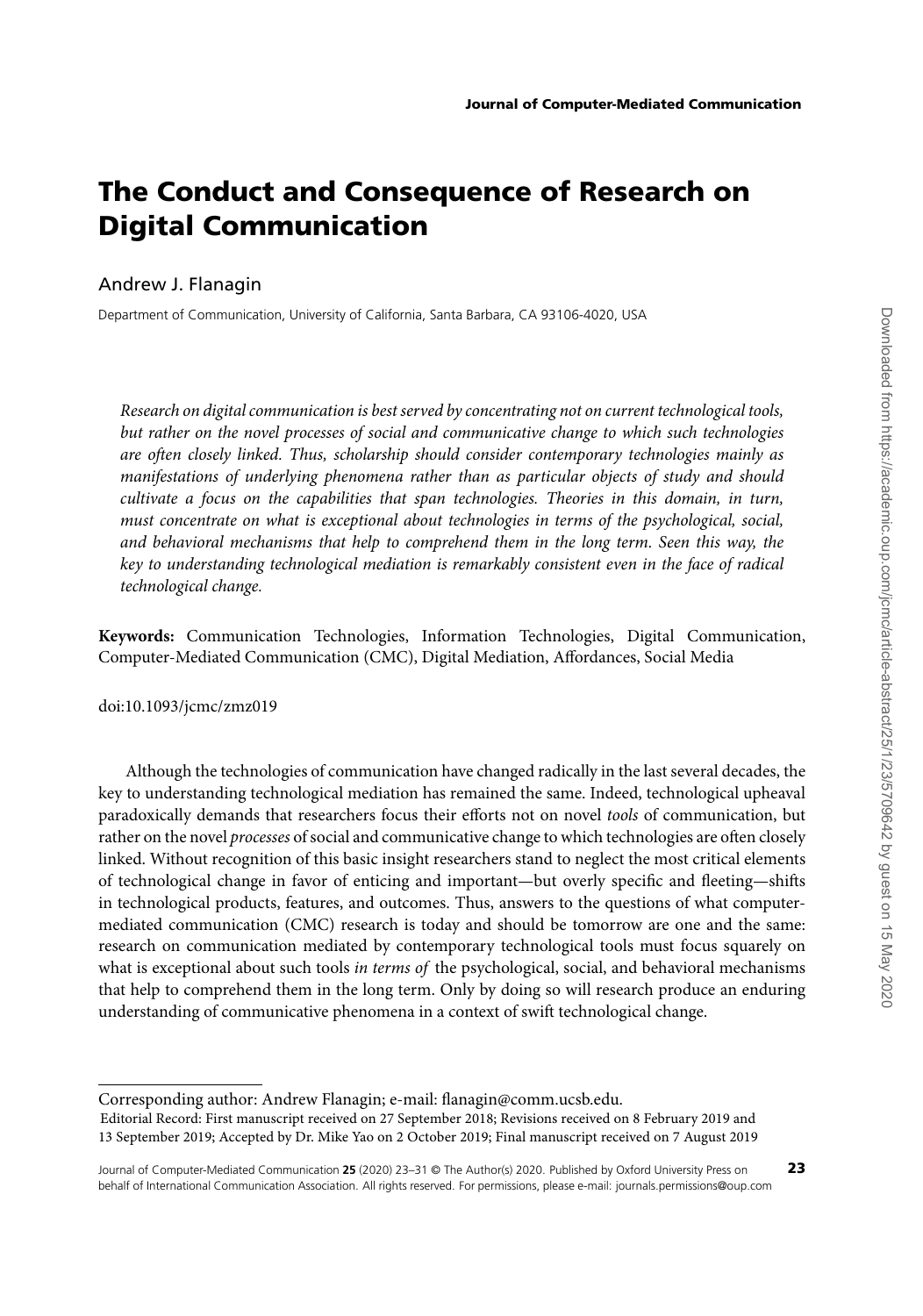To do this, scholarship should: (a) consider current technological tools or products mainly as manifestations of underlying phenomena rather than as objects of study in their own right, (b) cultivate a focus on the capabilities of technologies that spans technological tools, and (c) emphasize the identification, development, and modification of theoretical mechanisms describing the core processes of human communication as fundamentally connected to technological mediation. Adhering to these ideals stands to produce explanations of human responses to mediation that reach beyond current technical manifestations and therefore endure over time. Each of these standards is next explicated in turn, followed by their synthesis and an assessment of the challenges and potential advantages that might accrue to the study of mediated communication.

## **Emphasizing the phenomenon not the technology**

Although technological changes are often prominent in perspectives on social history and societal transformation, decontextualized studies of particular technological tools or their usage often fail to provide broad or long-term insight. Such "object-centered" research tends to focus on the technology as a whole, emphasizing its uniqueness or newness in time or place "because the technology, as a material thing, has some particularly interesting feature[s]" [\(Nass & Mason, 1990,](#page-8-0) p. 46). Yet, new technologies soon become old and the very instinct that prompts consideration of these new tools also foreshadows their eventual modification or demise. A more sustainable approach is therefore to privilege strategies that emphasize the aspects of technology that are likely to endure in their importance over time and across tools.

Yet, the bias toward tools-based studies is reflected even in the longstanding label of "*computer*mediated" communication, which emphasizes the means of mediation over its processes. To partially redress this bias, researchers might alternatively consider current technological tools or products mainly as *exemplars* exhibiting underlying phenomena rather than as particular objects of study in their own right. In this fashion, studies should emphasize the core processes of interest (e.g., studies of mediation in its various forms) over the particular tools that exhibit the capacity for such processes (e.g., studies of Twitter, etc.). Doing so mitigates against findings becoming outdated with changes to the technological tool under study and appropriately shifts focus from a particular tool to the underlying phenomena of interest.

As a simple example, consider hypothetical studies of a particular communication tool, such as the messaging application Snapchat, for instance. A typical strategy might be to query or observe some dimension(s) of people's Snapchat usage, such as their motivations or intentions for, or their frequency and outcomes of, use of the technology, perhaps within a particular subpopulation, geographic location, or culture of interest. Such studies might be considered research *of* Snapchat (i.e., as an object of study in its own right), and they would provide largely descriptive data on the state of Snapchat use today, while providing little insight into the cross-cutting or underlying capabilities of messaging tools in general. The value of research findings, however, would be dramatically different before and after Snapchat's relaxation of several features where messages are permanently deleted shortly after receipt. Thus, research on any technology as an object of study may not necessarily endure over time as technical modifications occur, does not generalize well to other tools unless capabilities are shared among them, and may not provide deep insight into underlying communicative processes more broadly if they are not the focus of study specifically.

Yet, Snapchat could nonetheless provide a valid site (versus subject) of study for an underlying phenomenon, such as the transmission of sensitive information to others, as long as the core capability of interest (e.g., information ephemerality) is appropriately manipulated or highlighted by the method of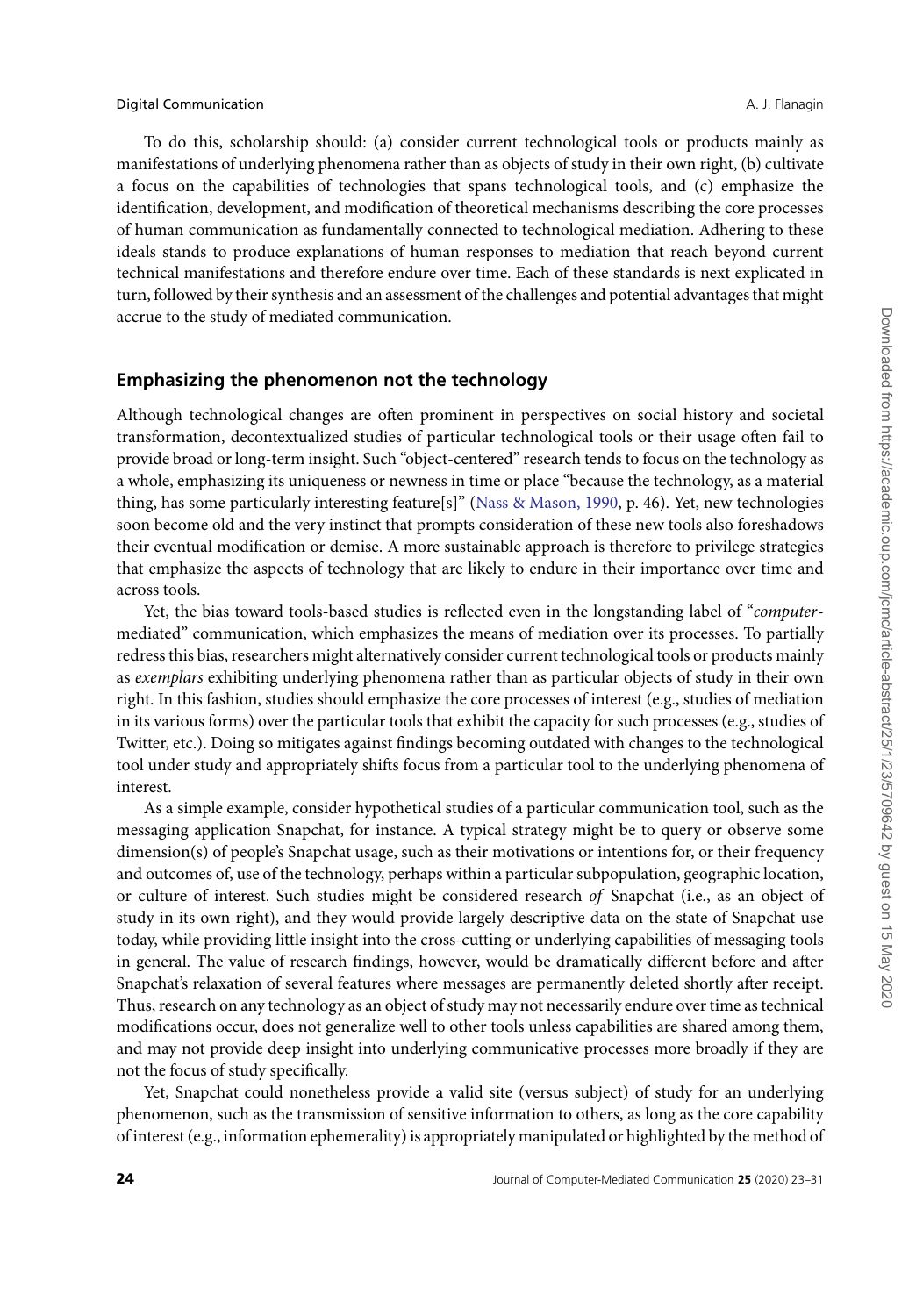inquiry. There is thus a critical difference between *studying a specific technology* (e.g., a study of Snapchat behaviors) versus studying a phenomenon *that happens to take place on* or *is currently manifest in* a technology, as a site of study (e.g., a study of a particular behavior that happens currently to be prevalent on Snapchat). In the latter case, Snapchat may serve, for example, as an instance of the underlying phenomenon of information ephemerality or persistence, which might affect the sharing of sensitive information. The implication is that other tools exhibit the same capability, potentially providing greater robustness and generalizability of findings. Focused studies of a specific capability manifest in multiple technologies thus make it easier to identify the most important aspects of influence, as discussed next.

### **Cultivating a focus on mediation across technologies**

To uncover the enduring aspects of technological mediation, research must emphasize the basic communicative and social processes that are evolving as a consequence of contemporary technologies, rather than the specific tools that currently facilitate them. This entails identifying the critical elements of mediation as they occur in various forms of digital communication and then dedicating sustained attention to them across multiple studies, preferably across multiple technologies. Looking *across* technologies, then, researchers should be able to identify and understand the most critical and enduring components of mediated communication.

Many perspectives advocate this type of examination. The variable-centered approach, for example, is offered as a corrective to object-centered research (where technologies are examined holistically, as a consequence of material features thought to be new) and social-actor-centered studies (where technologies are subservient to variation across individuals or groups; [Nass & Mason, 1990\)](#page-8-0). In these latter cases, "theories that are specified or operationalized in terms of one technology can never be applied to any other technology" because it is not known "what feature or characteristic of the technology has been caused or has led to the effect under study *...* [since] any single technology represents a particular value on a *number* of variables" (p. 49).

To resolve this, the variable-centered approach proposes examining features that span multiple technologies to isolate their influence. By decomposing technologies into their component pieces they can be understood in terms of their relation with other variables of interest. Advantages include that the variables examined are likely to fluctuate across technologies, will be relevant across time as technologies wax and wane, may help to demonstrate similarities and differences between technologies, and can serve as independent, dependent, or intervening variables depending on the research question at hand.

Similarly, the mix of attributes perspective [\(Eveland, 2003\)](#page-8-1) was proposed to redress media effects research that privileges the effects of different content, while treating media technologies largely as static delivery tools, thereby ignoring their actual impact. To do so, the perspective advocates considering media technologies as quantitatively different from one another, composed of a potentially wide variety of attributes, and as historically situated inasmuch as truly novel media attributes are rare. In this manner, attributes such as interactivity, control, or channel are manifest in multiple technologies and can be studied within and across them. Benefits from doing so include clarity in technology explication, a clear focus on the effects of media (versus content), identification of new variables that are shared among technologies, and the ability to focus on attributes spanning technological tools.

Finally, affordance approaches to the study of technology (e.g., [Fox & McEwan, 2017;](#page-8-2) [Gibson, 1979;](#page-8-3) [Norman, 1988,](#page-8-4) [2013;](#page-8-5) [Treem & Leonardi, 2012\)](#page-8-6) note that technological tools are each composed of a host of features that are common to those who encounter them. The potential capabilities or uses of a technology, though, are potentially unique to each individual since every person interprets a technology in terms of its distinct utility to them (i.e., the uses it "affords" them). The same tool may therefore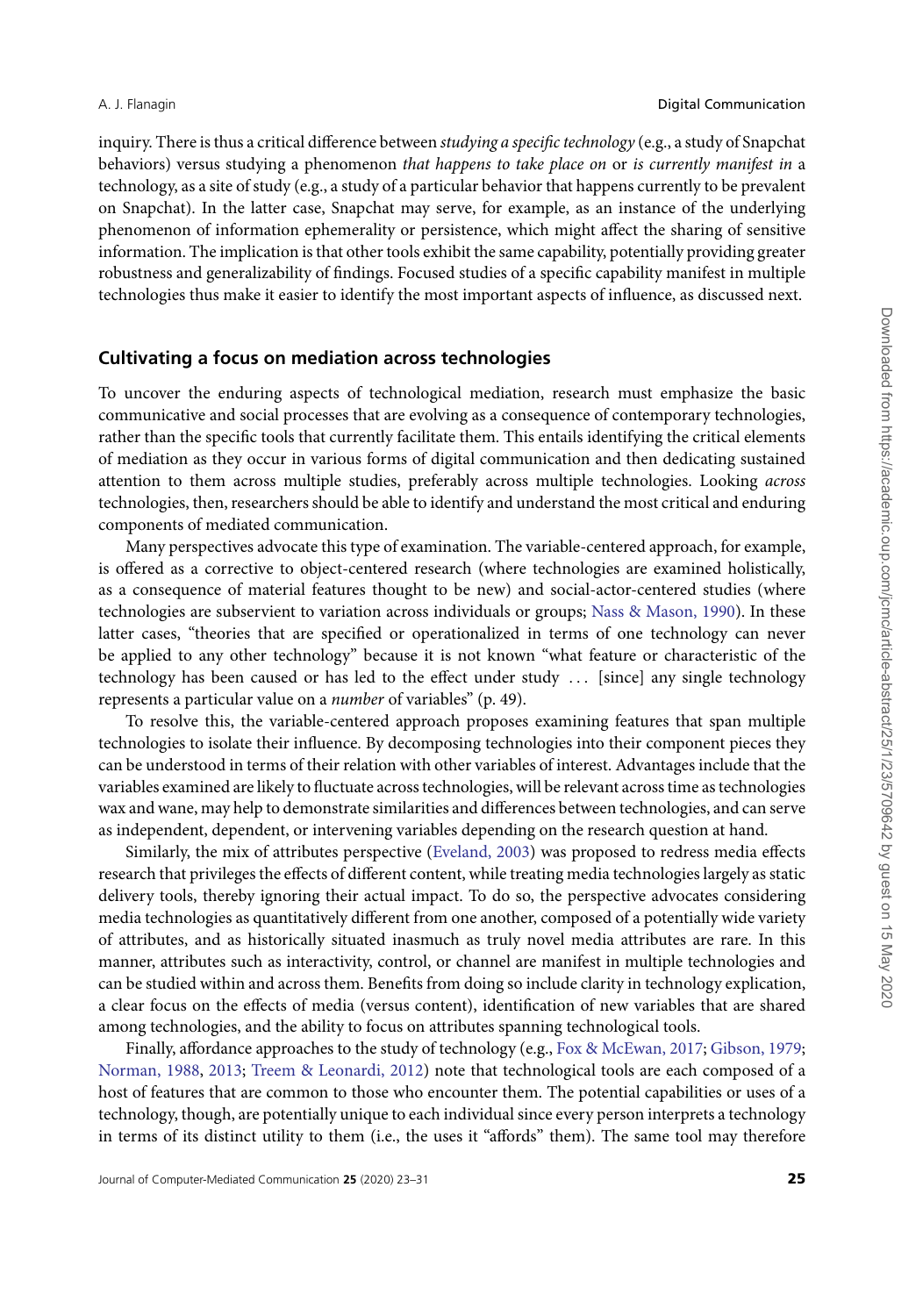afford different people different things and affordances are relational in that they are formed through interaction between technological features and the subjective interpretations and goals of individuals. Thus, affordances are the capabilities of technologies that can be exploited to facilitate an action or outcome and are rooted in particular technological features.

Consider an example of studying the potential relationship between the use of social media tools and opinion conformity: A simple hypothesis of digital mediation would be that Facebook use is positively related to group-level political opinion conformity (due perhaps to peer pressures to adapt to shared group norms). Facebook use (the independent variable) is measured and correlated with the amount of political opinion conformity among people's Facebook contacts (the dependent variable). This clearly constitutes an object-centered study *of* a technology (Facebook), and it therefore fails to capture the nuances of the technological mediation at play, saying merely that use of Facebook is related to conformity, without specifying the particular mechanisms underlying this relationship. This shortcoming is not addressed even if the proposed relationship is extended by, for instance, noting that the relationship exists among members of some subpopulation, such as those of a common location or cultural group, or if the outcomes are extended to include other factors, such as group polarization.

Reconsidering the same phenomenon along the lines of variable-centered, mix of attributes, and affordance perspectives, however, suggests a different and more enduring strategy. In these terms a simple hypothesis might be that enhanced opinion visibility (the independent variable) in social media environments prompts more group-level political opinion conformity (the dependent variable), again perhaps due to pressures to adapt to group norms. Indicators of agreement, such as the "like" option (in Facebook or Instagram), or re-tweeting (on Twitter), or "upvoting" (in Reddit), could be invoked to operationalize opinion visibility. In this way, cross-cutting features can be identified that, while embedded in particular tools, might also span multiple technologies. Liking, retweeting, or upvoting (as well as functions not yet invented that serve similar purposes) are specific to particular technologies and yet perhaps sufficiently similar to one another to span multiple tools. Consequently, valid research sites in this context include any venue where such features are prominent, thus extending both research opportunities and the applicability of research findings.

Put another way, opinion visibility is an affordance that might be manifest in the material feature of a "like" button (for instance), which may affect group-level political opinion conformity. The affordance of opinion visibility can thus be exploited by people via particular features (e.g., "likes") to signal outcomes, such as their dis/approval of others' opinions (perhaps resulting in more or less conformity, etc.). In this way, affordances draw specific attention to *digital mediation*, as they accentuate the novel *processes* of social and communicative change to which technologies are often closely connected. Because the affordance links the technology to an outcome "ignoring this [mediating] aspect of affordances reflects a theoretical leap and implies a deterministic argument where an object [technology] leads to the outcome *without any indication of the process or reasons for the relationship*" (Evans, Pearce, Vitak, [& Treem, 2017, p. 39; emphasis added\). Positing that Facebook use is positively related to political](#page-8-7) opinion conformity, as mentioned earlier, constitutes precisely this type of leap. By contrast, the explicit examination of affordances (e.g., opinion visibility) as manifest in features (e.g., likes) can provide a critical key to understanding the crucial *processes* of mediation that commonly occur through, and across, contemporary technologies.

Importantly, the key to digital mediation lies in the fact that technologies can facilitate relatively novel affordances by virtue of their features, compared to non-digital communication, such as the vastly extended reach, immediacy, or volume of opinion visibility facilitated by contemporary tools. Of course, these same features prompt studies that are both object-centered and more nuanced, which as noted are distinguished by their focus on the novel features of such tools versus the sustained affordances they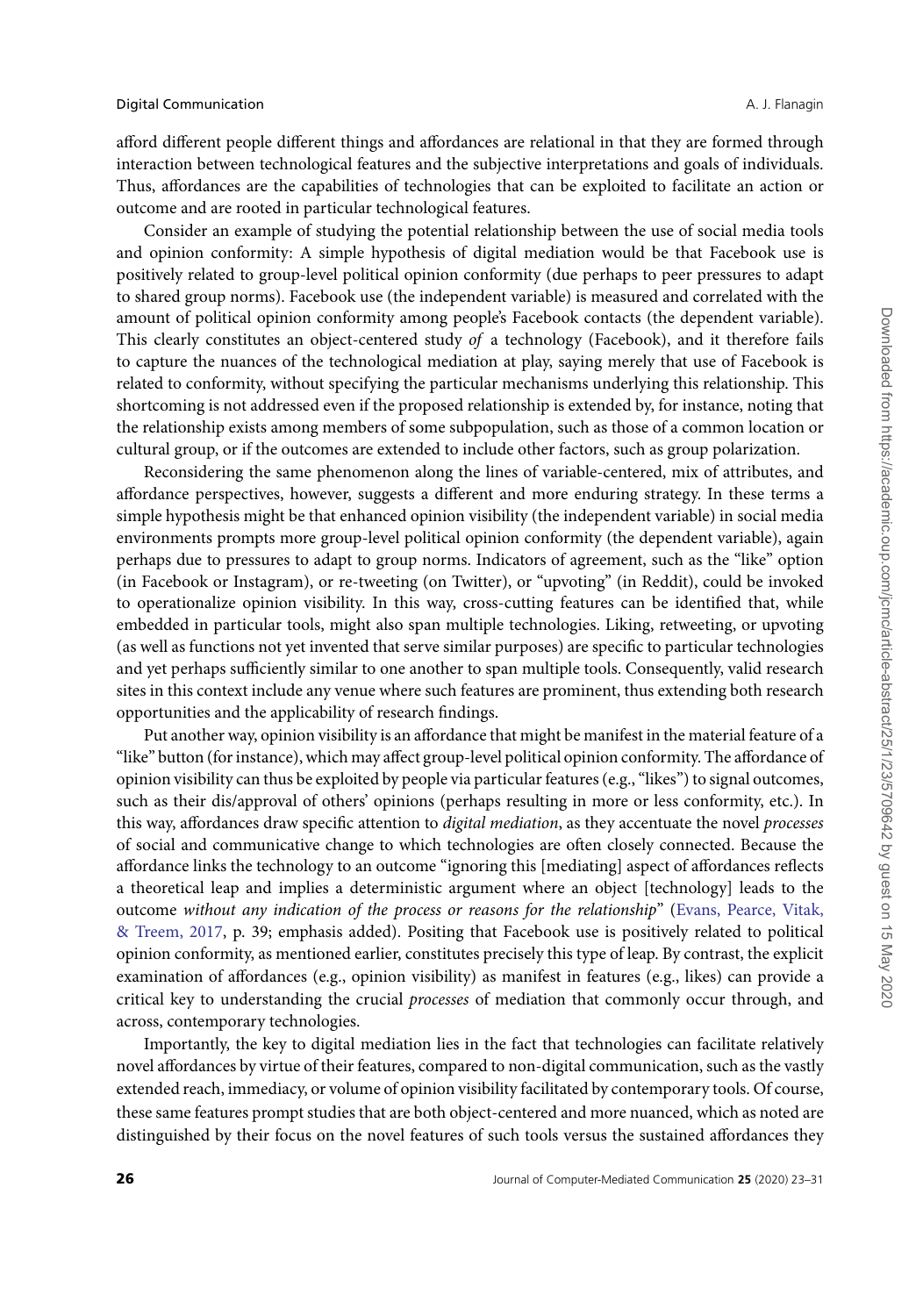enable. To understand the lasting contribution of this perspective, though, requires a clear view of *why* the underlying relationships might occur, as informed by relevant theory, the importance of which is considered next.

#### **Emphasizing theoretical mechanisms of technological mediation**

Technological mediation is fundamental to contemporary social, economic, organizational, and relational contexts. The study of each specific technology, unique population, and particular outcome serves to incrementally illuminate these complex phenomena. Perhaps naturally then, studies that seek to explain these contexts are plentiful among research on digital communication. Research in this vein typically probes these complex and pervasive phenomena by examining particular communication technologies among specific populations toward identifiable outcomes, most commonly in the general form "what is the effect of technology X among Y users on outcome Z."

Yet, theory testing and development require sustained *comparisons* across substantially similar (or specifiably different) contexts [\(Walther, 2013\)](#page-8-8) with a focus on established technologies, or on the variables or affordances that comprise them. Comparisons enable replication which, in turn, enables claims to be in/validated over time and theories to be appropriately refined. When studies are largely un-tethered to past (or future) work by virtue of their unique concerns, specific populations, particular tools under study at a specific point in time, or focused societal or organizational context, it is difficult to maintain consistency across studies, and therefore to isolate and compare the key phenomena of interest. Moreover, if effects are partially reproduced between studies that vary in these ways, it is unclear why. Due to this, conclusions drawn in one context may have limited generalizability and, in spite of the considerable value of such studies, their immediate and sustained contribution to theory are undermined.

Returning to the example of opinion visibility and conformity on Facebook, if the context of Facebook is unique or nearly so, findings will lose relevance through their lack of applicability across domains. Further refinement to populations under study, affordances or features exclusive to a particular tool, or historically-specific circumstances would further constrain the results, to the detriment of theory formulation, since comparability across studies would be undercut. And, if researchers cling too strongly to perceived differences in new technological contexts, for example by generalizing findings from users of Facebook to nonusers or users of other tools without consideration of important population or contextual differences, invalid findings would accrue. Similarly, such research could suffer if not appropriately informed by decades of research on the general dynamics of conformity, largely established by studies in face-to-face contexts. Because conformity is likely to be affected by group size, status, or cohesion, foundational findings in one domain (face-to-face) should to a large degree be expected to endure in others (e.g., online), and therefore should inform both contexts.

Many theories avoid these pitfalls by invoking the basic strategies articulated here. For example, rational choice theories of media selection (social presence and media richness theories; respectively, [Short, Williams, & Christie, 1976;](#page-8-9) [Daft & Lengel, 1986\)](#page-8-10) share a focus on the degree to which users perceive particular technologies as conveying the physical presence of communicators or their "richness," and the degree to which they are therefore appropriate for addressing phenomena ranging in complexity. These perspectives thus focus on the affordances of presence/richness, as facilitated by various features of different technologies (e.g., the number and variety of communication channels available), to predict technology selection and/or the degree to which tools are invoked to address complex communication situations. In spite of their clear focus on communication technologies, these perspectives avoid being object-oriented since they are agnostic about the particular tools invoked, focusing instead on the degree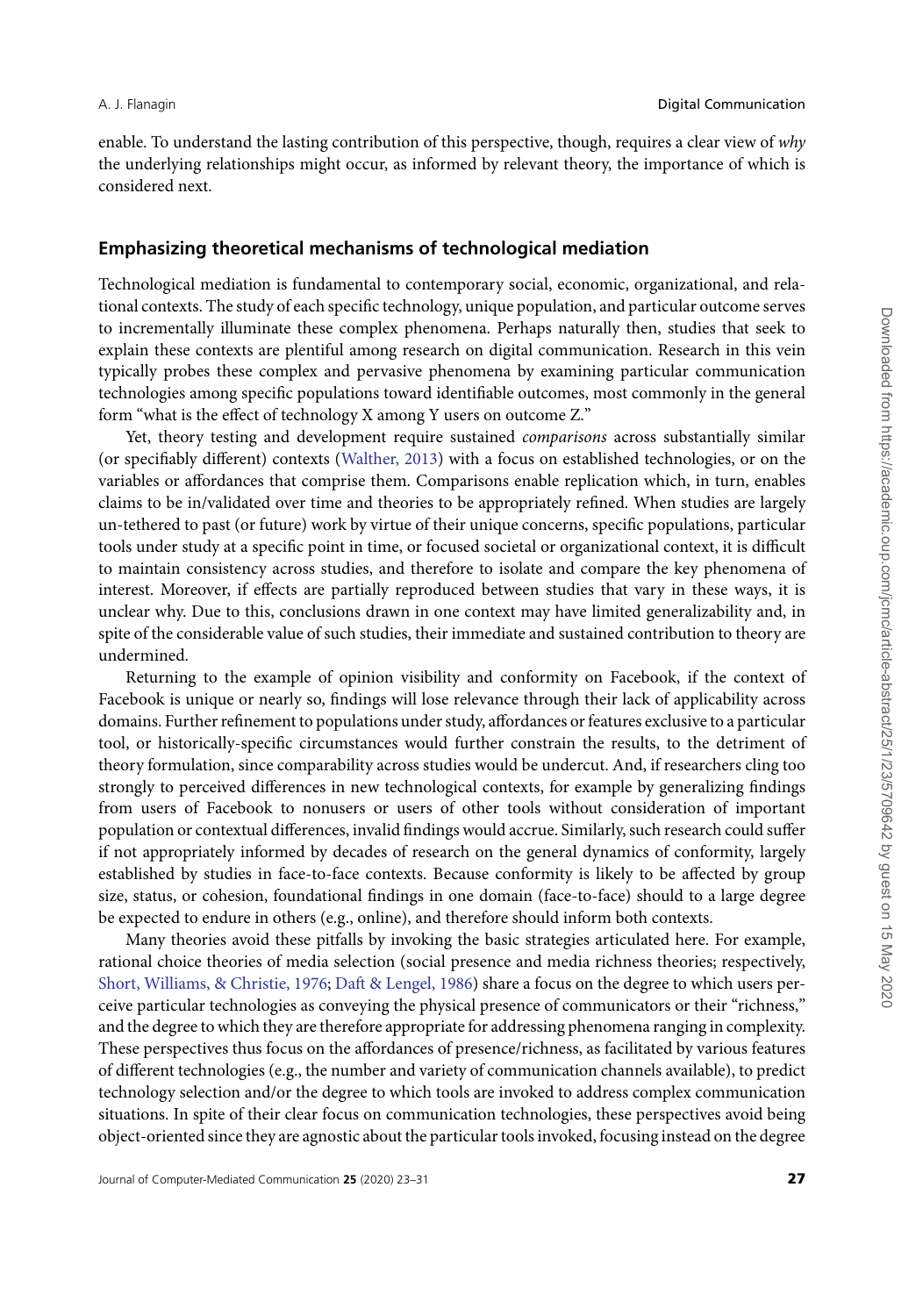to which tools are capable of supporting the affordance of socially present/rich communication. Indeed, these theories' longevity is due, in part, to the fact that by focusing on the affordances supported by the features of technologies, rather than on the technologies exhibiting these features, they have remained relevant in the face of considerable technological evolution.

Accordingly, a core characteristic of the perspective proposed herein is the directive to identify and research the fundamental features of digital tools that represent enduring concerns, rather than focusing on fleeting capabilities or technological tools as a whole. Several strategies can address the related question of how to identify which among many possibilities constitute fundamental and enduring concerns and, therefore, which are most likely to offer the greatest long term value.

Relevant theoretical perspectives pertinent to the digital domain are an important source of identifying which phenomena should be the focus of research. For example, anonymity is an affordance that in social identity and deindividuation theories naturally emerges as an explanatory mechanism, since it can explain both the circumstances under which personal versus social identity is likely to be salient and the loss of self-awareness in groups, which are foundational to those theories. This was the impetus for the SIDE perspective (social identity model of deindividuation effects; Reicher, Spears, [& Postmes, 1995\), which explains online behaviors by examining the affordance of anonymity across](#page-8-11) technological tools. A key to SIDE's relevance is that the degree of anonymity is likely to vary across digital tools according to their features and users' perceptions of them. Nonetheless, SIDE's applicability is somewhat undermined as the visual anonymity on which SIDE effects depend are becoming less common (as, for example, social network venues that diminish anonymity have increasingly dominated people's online presence), suggesting that the phenomena researchers focus on are likely to evolve based on new knowledge, theoretical development, and shifts in the digital media environment.

Focusing on factors germane to digital communication that have garnered sustained concentration across studies is another useful strategy to identify which are the fundamental and enduring features of digital tools. [Sundar \(2008\),](#page-8-12) for instance, has advocated examining the affordances articulated in the MAIN (modality, agency, interactivity, and navigability) model since they are useful factors invoked in many studies to explain the perceived credibility of online sources and information, given their applicability and relevance. Similarly, [Fox and McEwan \(2017\)](#page-8-2) selected an inventory of affordances examined in prior research based in part on their incorporation in theories that feature communication channel selection, use, and effects. In this way, relevant features for study emerge from sustained bodies of research addressing them.

Finally, the identification of which underlying features are worthy of study can be facilitated through the deep understanding of technological tools gained from detailed, descriptive studies. Although idiographic research favors contingent, situated descriptions of human behavior, which suggests unique rather than generalized explanations, the rich insights from such work often suggest patterned behaviors that can reach well beyond any particular study. Re-framing particular observations in terms of technological affordances, for instance, might reveal broader insights about the processes of digital communication that become visible when linked across multiple studies. In this way, descriptive—even esoteric—studies can be used in the service of theory development by focusing on the social dynamics surfaced in such work.

Descriptive research can thus draw attention to (oftentimes initially novel) behaviors that emerge from technology use and can be used to link these phenomena together, thereby helping to demonstrate patterns that no one study could establish alone. For instance, whereas the first observation of technologies being used in a nonconventional or unintended way might be viewed as interesting but atypical, patterned behaviors of the same form across contexts and over time may in fact signal a sustained tendency for people to appropriate technologies in an "ironic" fashion to achieve goals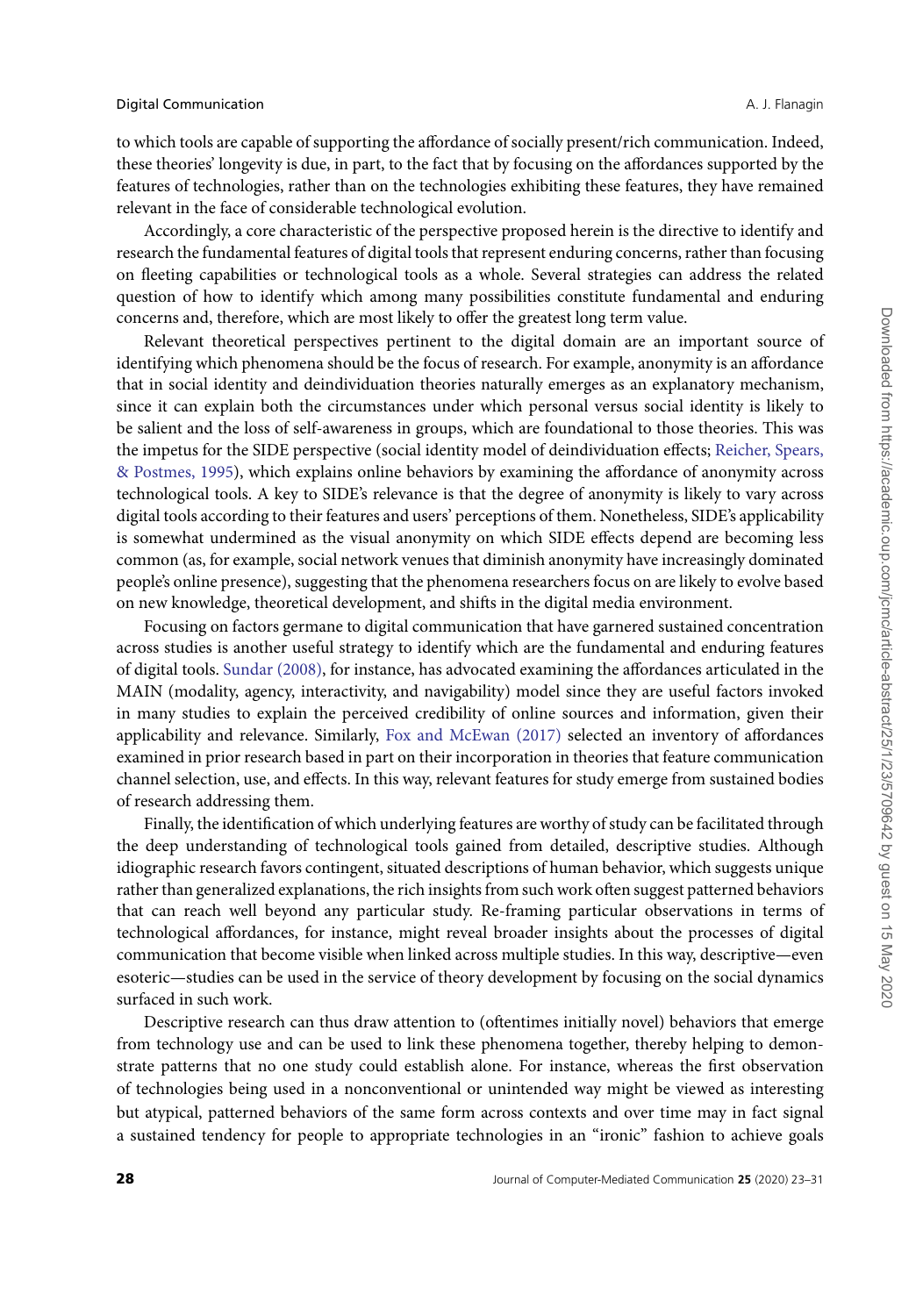that were formerly unarticulated [\(Poole & DeSanctis, 1990\)](#page-8-13), or may highlight intriguing "second-level" technology effects [\(Sproull & Kiesler, 1991\)](#page-8-14), which may themselves signal important social behaviors, preferences, and patterns. A critical requirement in using descriptive studies to highlight generalizable social processes rooted in technological deployment, however, is to examine the insights achieved via description in a fashion that both leverages their considerable value while not merely producing objectoriented accounts of the tools involved. To achieve this requires specific effort to aptly describe the present research context while forging connections to existing findings in allied contexts, or even to extrapolate to potential future ones. Attention to such issues can be a critical complement to more nomothetic research as studies with a focus on emergent factors accrue across research over time. Building theoretical value in this way requires a specific focus on the relevant facets of mediation, an explicit statement of the behavioral and attitudinal mechanisms at play, and a clear articulation of theoretical boundary conditions.

### **Synthesizing perspectives on digital communication**

*Digital communication* describes the process of information transmission in a fashion that emphasizes the relatively recent and comparatively novel interventions facilitated by contemporary communication and information technologies. These technologies intercede in important ways to influence communicative processes, and by extension outcomes. The types of intercession assume many forms, but among the most prominent are recent shifts in the scale, reach, identifiability, immediacy, and scope of human communication and information sharing.

Accordingly, digital communication includes direct, intentional communication among interactants as well as the residues of interaction resulting from tools of mediation that people subsequently invoke to make sense of their environments. Although many outcomes are posited to arise from digital communication—such as digital divides, group polarization, or political knowledge patterns, to name only a few—outcomes are best framed as the *products* of digital communication rather than part of the *process* of digital communication. The value in this distinction is in retaining a focus on the fundamental dynamics of digital communication, which are necessarily directly affected by technological mediation, over its downstream effects, which are not.

Perspectives that highlight the specific processes of mediation that occur across technological tools are useful in making this distinction clear. Although differences in terminology may at first appear to differentiate them, the variable-centered, mix of attributes, and affordance perspectives discussed earlier are united by their focus on the aspects of technologies that are potentially common across them, as opposed to the circumstances or features that distinguish them. These perspectives thus draw attention to processes of digital communication, since they accentuate the capabilities of technologies that are embedded in particular technological features across tools that can be exploited to facilitate actions or outcomes (see also [Sundar, 2009\)](#page-8-12). This attention to shared aspects across distinct technologies permits the identification of the critical dimensions of digital communication, while also enabling comparisons over time and tools that are the basis of theoretical formulation, testing, and revision. Seen this way, contemporary tools of communication are important mainly in terms of the capabilities they afford users, who exploit those affordances through a complex interaction between technological features and their subjective interpretations and goals.

This orientation to digital communication research is in many ways agnostic about the specific technologies under study. This is not to argue that technologies are not impactful in their own right. Indeed, there is a longstanding recognition that technological tools foster particular social arrangements and interactions [\(Winner, 1986\)](#page-8-15). Yet, a focus primarily on the affordances of tools, as opposed to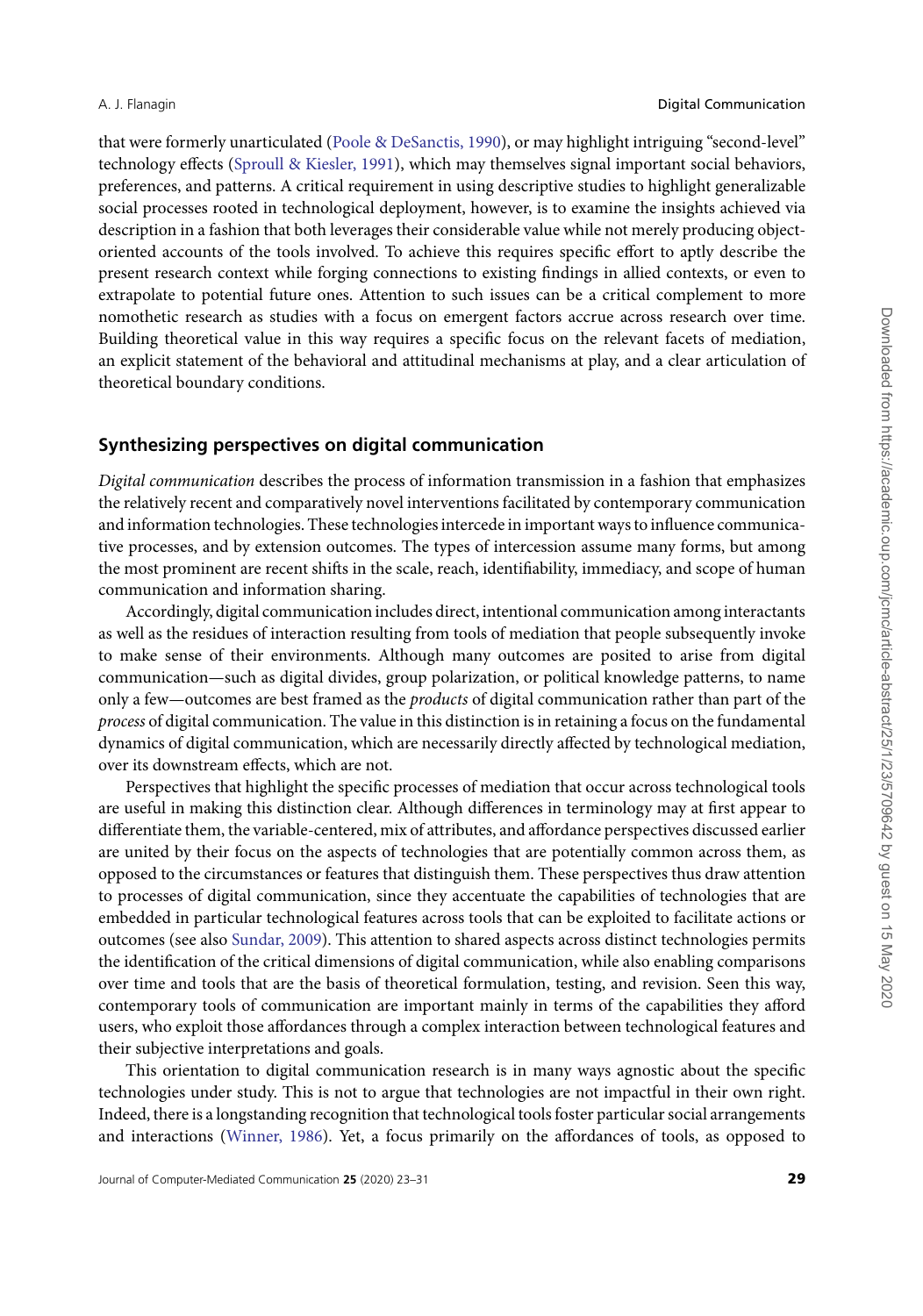their specific features or forms, can accommodate a wide range of concerns. Increasingly relevant questions about the interaction of human and machine agents, including developments in interface tools and artificial intelligence, can be understood in terms of the affordances of privacy, social presence, bandwidth, or anonymity, for example, in the same manner as more traditional technologies like email and social network use. When technologies are conceived in terms of user-based affordances rooted in cross-cutting technological features, distinctions among them are simultaneously foregrounded and backgrounded. Recent efforts to identify and specify common affordances across mediated and nonmediated channels (e.g., [Fox & McEwan, 2017\)](#page-8-2) thus provide important progress toward the study of contemporary technologies.

Yet, there are considerable challenges to the perspective advocated here. For instance, affordances are presumed to be shared across diverse technologies and abstract features are conceived to adhere across platforms, tools, and contexts. Can affordances, though, be separated from the specific communication environments in which they exist and are similar features thought to signal common phenomena truly comparable? To some extent the manner in which researchers address these issues depends on particular research goals. For example, the experimental induction of opinion visibility by manipulation of the volume of likes and the measurement of opinion visibility as a perceived affordance represent different research strategies under the same basic conceptual umbrella. In the former case opinion visibility is viewed as a variable signaled by environmental features with substantial shared meaning across tools or venues, and in the latter case it is seen as an affordance potentially perceived across various channels. Overall, if research is to view current technological tools mainly as manifestations of underlying phenomena and focus on the capabilities that span across them, these concerns need to be carefully considered.

More specifically, to address whether decomposition of technological usage across time is tenable as the technological context changes, researchers should periodically revisit conceptual and operational definitions, and the fidelity between them. For example, as technologies have evolved the affordance of interactivity has no doubt taken on new forms. To benefit from the research heritage on interactivity over time therefore requires both a consistent conceptualization of it, in order that its meaning endures across studies, and an appropriately flexible operationalization as well, in order that its measurement continues to capture its prominent and relevant manifestations. This level of adaptability is critical in a swiftly-changing media environment.

The main goal of this article is to articulate a set of research directives intended to facilitate a lasting and theoretically rich understanding of the processes of social and communicative change in an environment of rapid technological evolution. A general presumption has been that nomothetic research bests suits this goal. The principles advocated therefore privilege particular research heritages, strategies, and assumptions. For instance, emphasis has been placed on perspectives that help to divine variables that might apply across multiple technologies, research strategies that facilitate replication, and sampling procedures that enable generalization to populations. Although there is no necessary connection between this perspective and particular research methods, some strategies lend themselves well to such outcomes. For instance, experimental designs can isolate variables of interest and help to establish causality and survey research can be used to access representative samples of populations, to which inferences can therefore be drawn. In spite of the considerable value of other research approaches and methods, they are often less directly compatible with these particular goals.

Ultimately, research on contemporary communication and information technologies is best served by the paradoxical recognition that such tools are both the most and least interesting thing to study. Although communication technologies extend human capabilities tremendously, which makes them fascinating in their own right, they should not therefore constitute the subject of study. Rather,